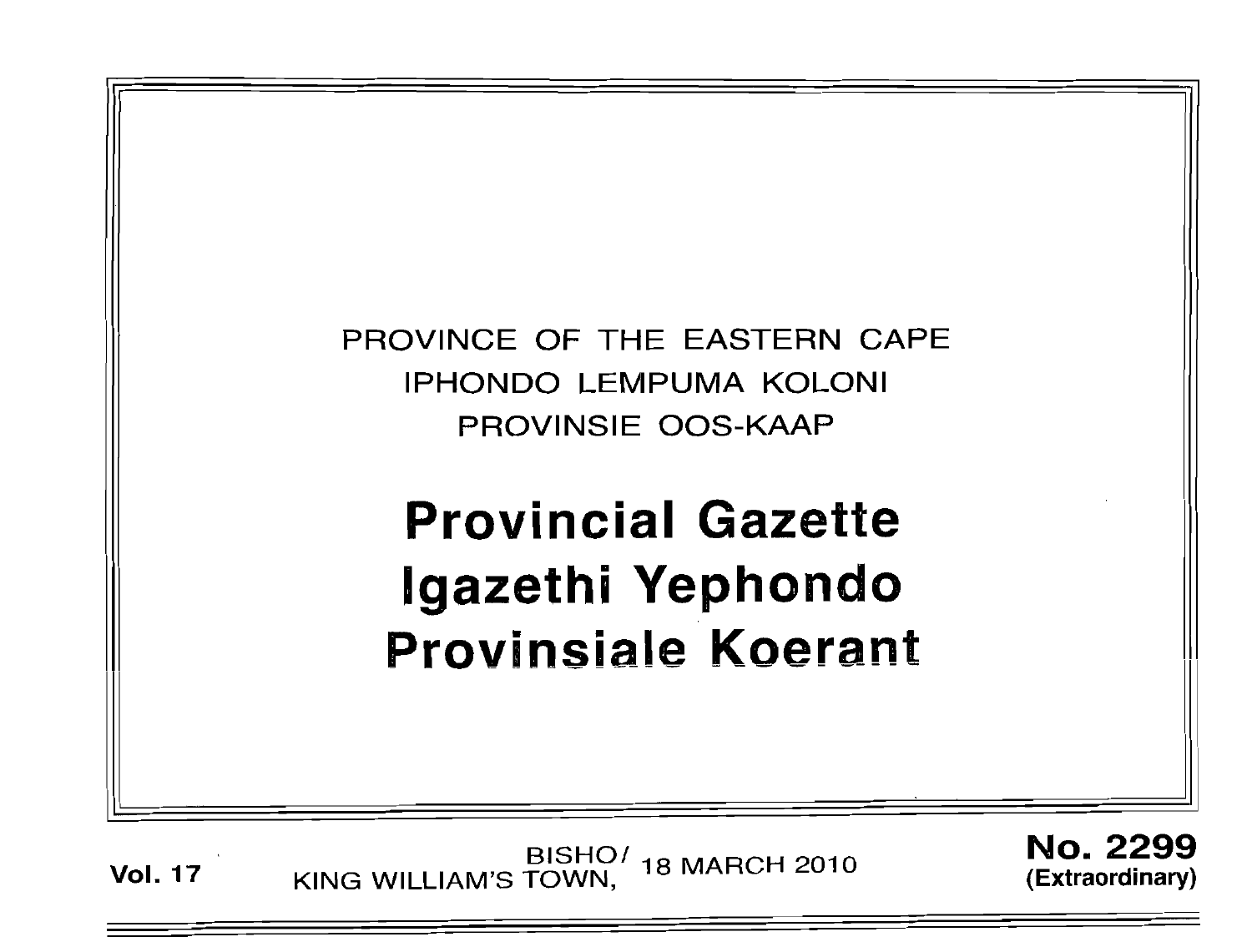### **IMPORTANT NOTICE**

**The Government Printing Works will not be held responsible for faxed documents not received due to errors on the fax machine or faxes received which are unclear or incomplete. Please be advised that an "OK" slip, received from a fax machine, will not be accepted as proof that documents were received by the GPW for printing. If documents are faxed to the GPW it will be the sender's responsibility to phone and confirm that the documents were received in good order.**

**Furthermore the Government Printing Works will also not be held responsible for cancellations and amendments which have not been done on original documents received from clients.**

## **CONTENTS • INHOUD**

| No. |                                                                                                                | Page<br>Nο. | Gazette<br>No. |
|-----|----------------------------------------------------------------------------------------------------------------|-------------|----------------|
|     | <b>GENERAL NOTICE · ALGEMENE KENNISGEWING</b>                                                                  |             |                |
| 89  | Local Government: Municipal Structures Act (117/1998): Municipal Demarcation Board: Delimitation of municipal  |             | 2299           |
| 89  | Wet op Plaaslike Regering: Munisipale Strukture (117/1998): Munisipale Afbakeningsraad: Afbakening van munisi- |             | 2299           |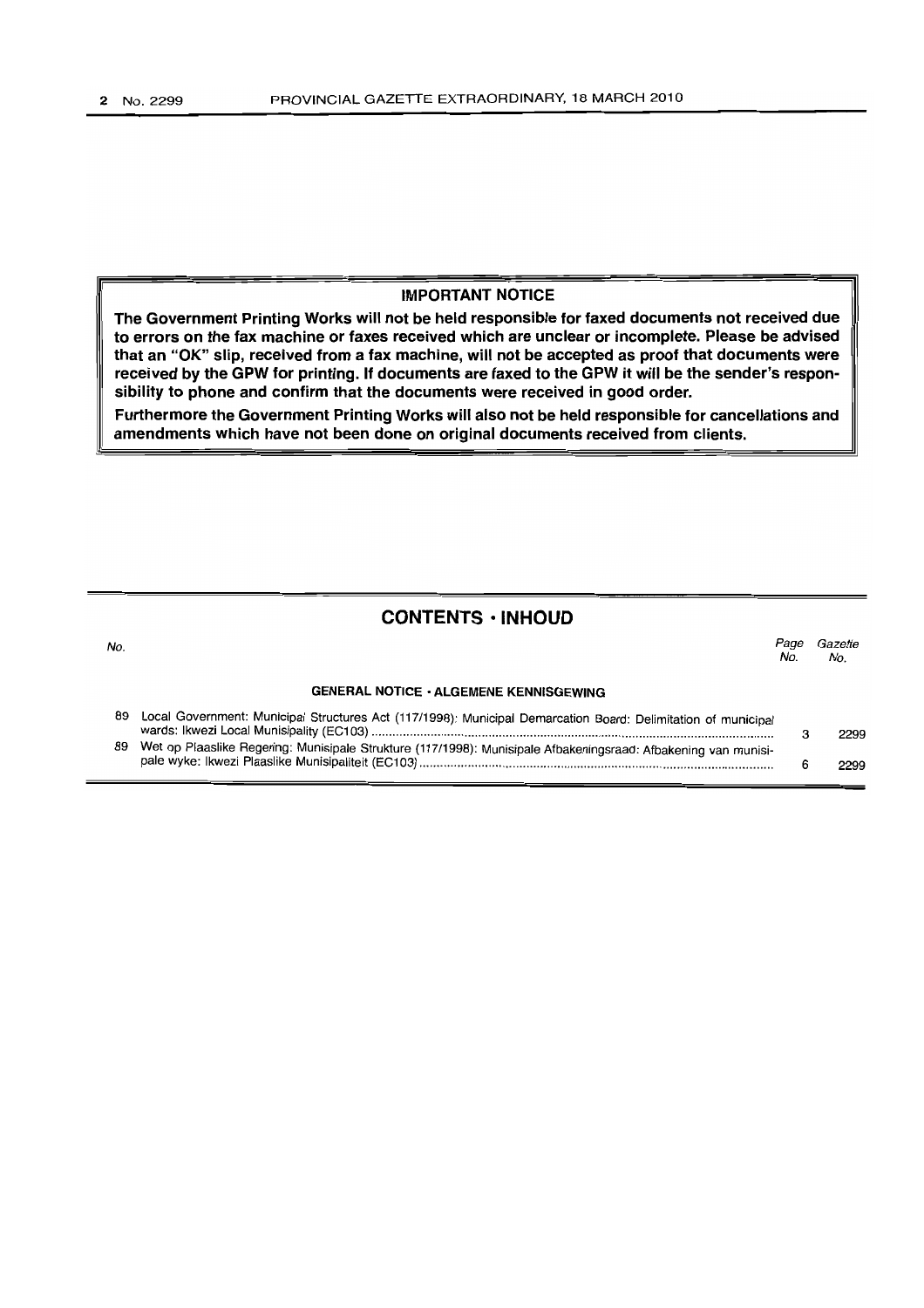# **GENERAL NOTICE ALGEMENE KENNISGEWING**

#### **NOTICE 89 OF 2010**

## **MUNICIPAL DEMARCATION BOARD DELIMITATION OF MUNICIPAL WARDS IN TERMS OF THE LOCAL GOVERNMENT: MUNICIPAL STRUCTURES ACT, 1998**

## **Municipality: Ikwezi Local Municipality (EC103)**

In terms of Item 5(1) of Schedule 1 to the Local Government: Municipal Structures Act, 1998 (Act No.117 of 1998) ("the Act") the Municipal Demarcation Board hereby publishes its delimitation of wards for the above-mentioned municipality. Particulars of the delimitation are listed in the Schedule.

In terms of Item 5(2) of Schedule 1 to the Act, any person aggrieved by a delimitation may, within 14 days of publication of this notice, submit objections in writing to:

The Municipal Demarcation Board Private Bag X28

**Hatfield** 0028

Fax: 012-3422480 E-mail: robert@demarcation.org.za

The attached form MDB5 must please be used to object. The form is also available on

**LANDIWE MAHLANGU CHAIRPERSON: MOB**

www.demarcation.org.za

### **SCHEDULE**

In terms of Section 18(3) of the Local Government: Municipal Structures Act, 1998 (Act 117 of 1998) the MEC responsible for local government has determined that the municipal council consists of 7 councillors.

After having consulted the Independent Electoral Commission, The Municipal Demarcation Board has delimited the municipality into 4 wards in terms of Schedule 1 to the Act.

The number of registered voters in each ward does not vary by more than fifteen percent from the norm. The norm was determined by dividing the total number of voters on the municipal segment of the national common voters roll, namely 5787 voters on 12 February 2009, by the number of wards in the municipality.

An overview map of the boundary of the municipality, with the boundaries of the wards within the municipal boundary, and a map of each ward are attached. In case of a discrepancy between a map and this schedule, the map will prevail.

The ward numbers, the voting districts and voting stations in each ward, and the number of voters are as follows: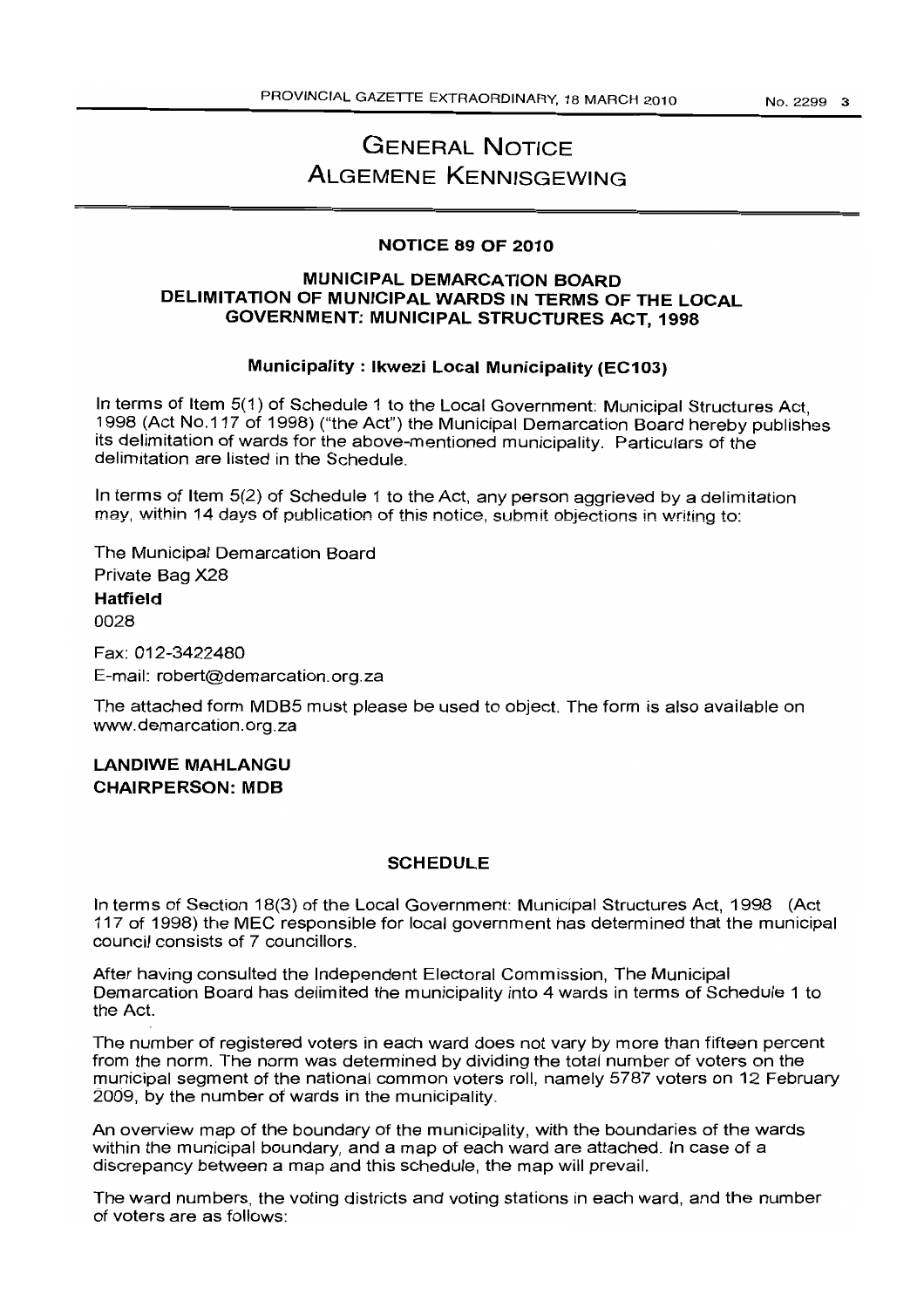## **WARD 1 comprises of a total of 1610 registered voters**

| <b>Voting District</b> | <b>Voting Station</b>                              | Number of Voters |
|------------------------|----------------------------------------------------|------------------|
| 10410017               | <b>IWATERFORD</b>                                  | 310              |
|                        | 10130016 (Portion) JANSENVILLE CORRECTIONAL CENTRE | 1300             |

## **WARD 2 comprises of a total of 1588 registered voters**

| Voting District | <b>Voting Station</b>           | Number of Voters |
|-----------------|---------------------------------|------------------|
| 10410039        | RATELSKLOOF SIED                | 165              |
| 10130027        | <b>ITP MEJANE MEMORIAL HALL</b> | 423              |

## **WARD 3 comprises of a total of 1269 registered voters**

| Voting District | <b>Voting Station</b>                  | Number of Voters |
|-----------------|----------------------------------------|------------------|
| 10190012        | <b>PRINSVALE</b>                       | 1119             |
|                 | 10410040 (Portion) KLIPPLAAT TOWN HALL | 150              |

| WARD 4 comprises of a total of 1320 registered voters |                                                    |                  |  |
|-------------------------------------------------------|----------------------------------------------------|------------------|--|
| Voting District                                       | <b>Voting Station</b>                              | Number of Voters |  |
| 10410028                                              | <b>ISKILPADFONTEIN SHED</b>                        | 247              |  |
|                                                       | 10410040 (Portion) KLIPPLAAT TOWN HALL             | 691              |  |
|                                                       | 10130016 (Portion) JANSENVILLE CORRECTIONAL CENTRE | 382              |  |

**Important: This Schedule contains the total number of registered voters on the municipality's segment ofthe national common voters' roll on 12 February 2009 as provided for in Government Notice 1\10. 750 published in Government Gazette No. 32407 of 15 July 2009. The voting district numbers, the voting district boundaries, voting stations, and the number of voters may change after the registration of voters for the 2011 local elections.**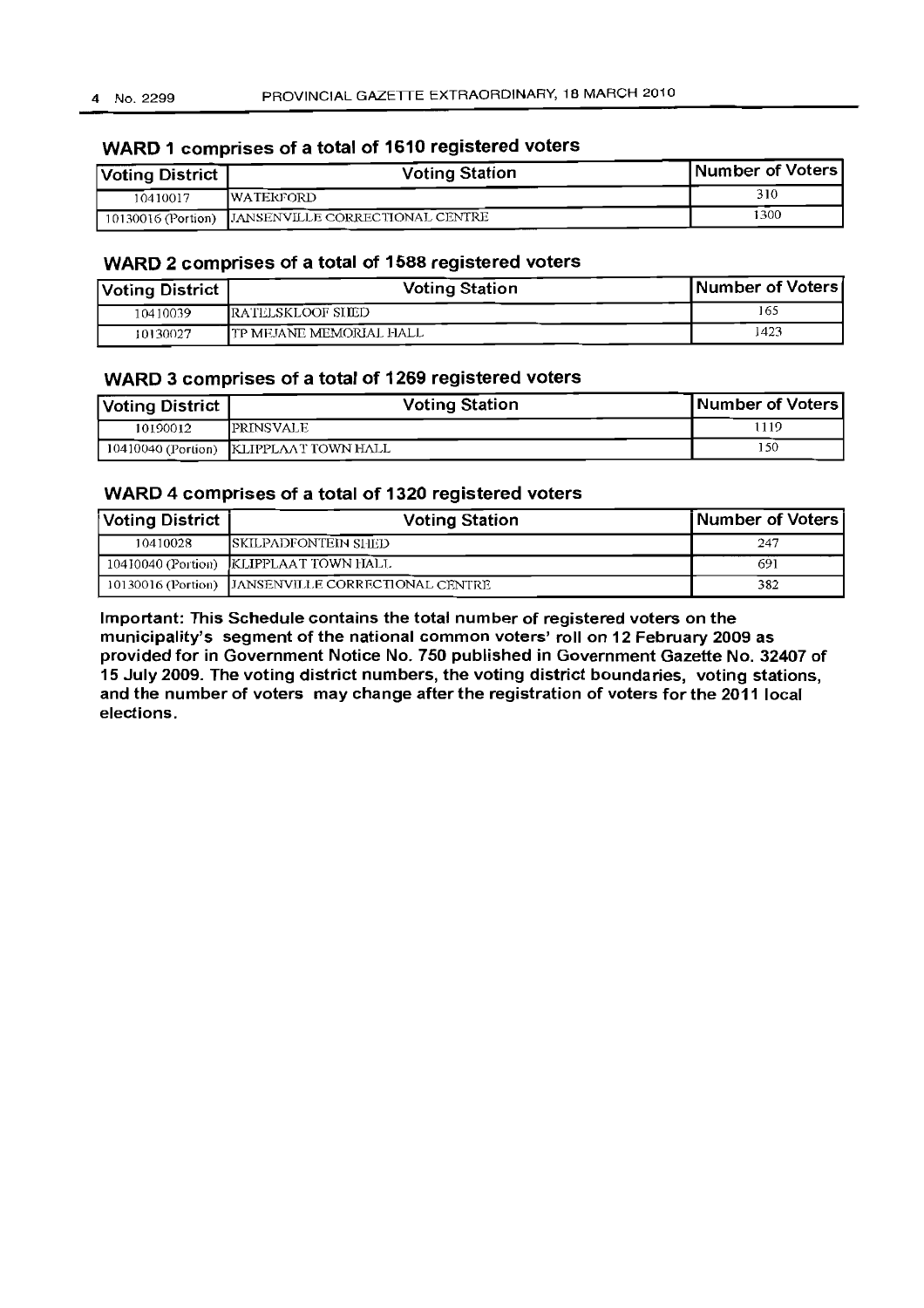#### FORM MDB5

#### WARD DELIMITATION

#### OBJECTION IN TERMS OF ITEM 5(2) OF SCHEDULE 1 TO THE LOCAL GOVERNMENT: MUNICIPAL STRUCTURES ACT, 1998

I hereby object to the delimitation of the boundaries of the following wards:

| <b>WARD NUMBER</b> | <b>REASON/MOTIVATION</b> |
|--------------------|--------------------------|
|                    |                          |
|                    |                          |
|                    |                          |

I request the Municipal Demarcation Board to consider the following alternative proposals:

| Ward number | The ward should comprise of the<br>following voting districts (Provide voting<br>district number and the number of<br>voters in brackets e.g.<br>VD1123456(1500)+VD345678(2500)=4000) | Motivation |
|-------------|---------------------------------------------------------------------------------------------------------------------------------------------------------------------------------------|------------|
|             |                                                                                                                                                                                       |            |
|             |                                                                                                                                                                                       |            |
|             |                                                                                                                                                                                       |            |
|             |                                                                                                                                                                                       |            |

I confirm that:

- each cluster of voting districts form a contiguous ward;
- the number of voters in each ward fall within the minimum and maximum of voters allowed per ward;
- the proposed ward boundaries comply, in general, with the criteria.

**SIGNATURE** 

NAMEAND SURNAME

**DATE**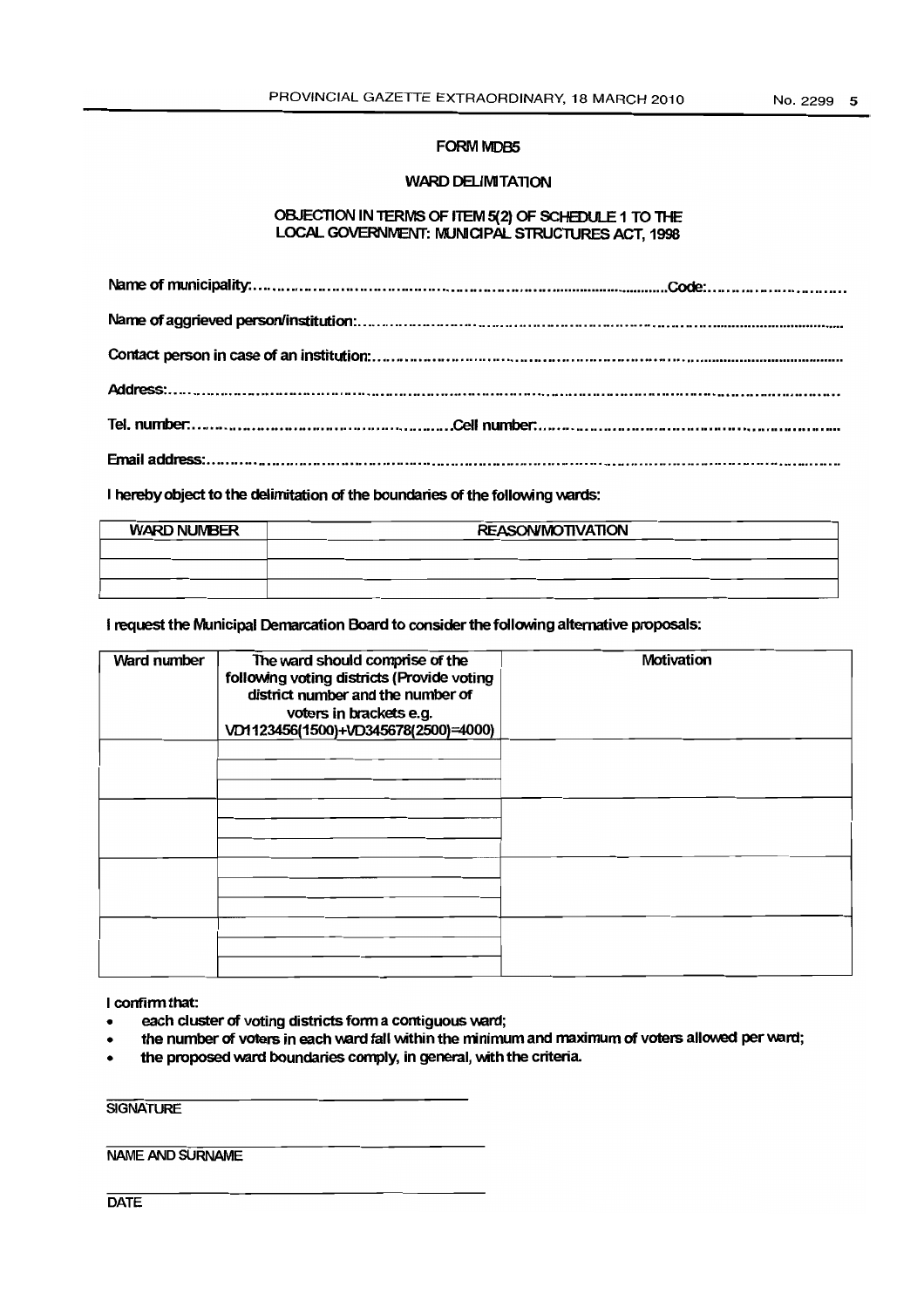## **KENNISGEWING 89 VAN 2010**

## **MUNISIPALE AFBAKENINGSRAAD AFBAKENING VAN MUNISIPALE WYKE INGEVOLGE DIE WET OP PLAASLIKE REGERING: MUNISIPALE STRUKTURE, 1998**

## **Munisipaliteit: Ikwezi Plaaslike Munisipaliteit (EC103)**

Ingevolge Item 5(1) van Bylae 1 van die Wet op Plaaslike Regering: Munisipale Strukture, 1998 (Wet No. 117 van 1998) ("die Wet") publiseer die Munisipale Afbakeningsraad hiermee sy afbakening van wyke vir die bogenaamde munisipaliteit. Besonderhede van die afbakening is vervat in die Bylae.

Ingevolge Item 5(2) van Bylae 1 van die Wet, kan enige persoon wat gegrief is deur 'n afbakening binne 14 dae na publikasie van hierdie kennisgewing skriftelike besware voorle aan:

Die Munisipale Afbakeningsraad Privaatsak X28

**Hatfield**

0028

Faks: 012-3422480

E-pos: robert@demarcation.org.za

Die aangehegte vorm MOBS moet asseblief gebruik word am beswaar aan te teken. Die vorm is oak beskikbaar op www.demarcation.org.za

## **LANDIWE MAHLANGU VOORSITTER: MUNISIPALE AFBAKENINGSRAAD**

## **BYLAE**

Ingevolge Artikel 18(3) van die Wet op Plaaslike Regering: Munisipale Strukture, 1998 (Wet 117 van 1998) het die LUR vir plaaslike regering bepaal dat die munisipale raad bestaan uit 7 raadslede.

Na oorlegpleging met die Onafhanklike Verkiesingskommissie het die Munisipale Afbakeningsraad die munisipaliteit in 4 wyke afgebaken ingevolge Bylae 1 van die Wet.

Die getal geregistreerde kiesers in elke wyk, wyk nie meer as vyftien persent van die norm af nie. Die norm is bepaal deur die getal geregistreerde kiesers op die munisipale segment van die nasionale gemeenskaplike kieserslys, naamlik 5787 kiesers op 12 Februarie 2009, deur die getal wyke in die munisipaliteit te deal.

'n Oorsigkaart van die munisipale grens met die grense van die wyke binne die munisipale grens, en 'n kaart van elke wyk, is aangeheg. Ingeval van 'n verskil tussen 'n kaart en hierdie bylae, sal die kaart geld.

Die wyknommers, die stemdistrikte en stemlokale in elke wyk, en die getal kiesers is as volg: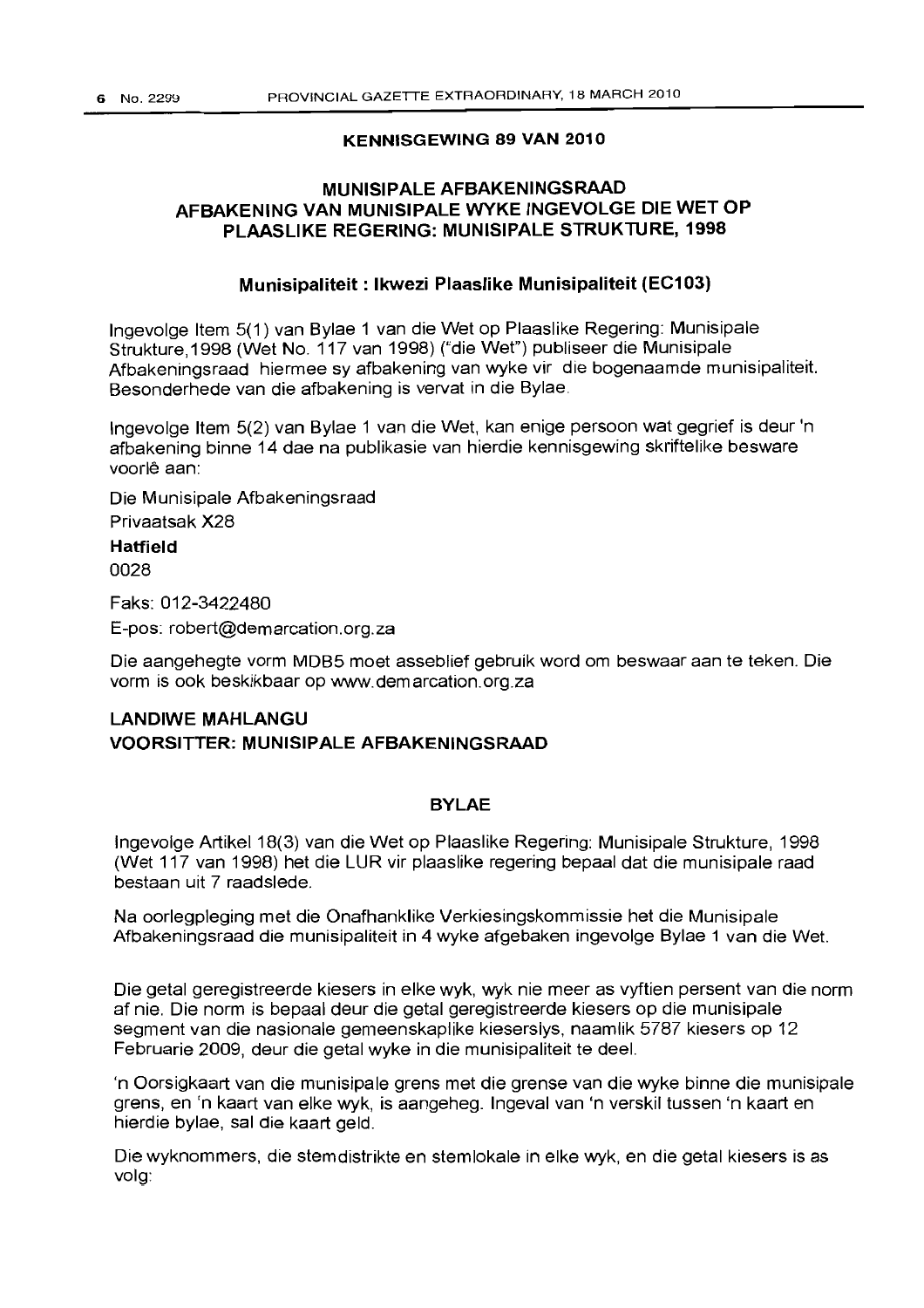## **WYK 1 het 1610 kiesers**

| <b>Stemdistrik</b> | Stemlokaal                                          | <b>Getal kiesers</b> |
|--------------------|-----------------------------------------------------|----------------------|
|                    | 10130016 (Gedeelte) JANSENVILLE CORRECTIONAL CENTRE | 1300                 |
| 10410017           | <b>IWATERFORD</b>                                   | 310                  |

## **WYK 2 het 1588 kiesers**

| <b>Stemdistrik</b> | Stemlokaal               | <b>Getal kiesers</b> |
|--------------------|--------------------------|----------------------|
| 10410039           | RATELSKLOOF SHED         | 165                  |
| 10130027           | ITP MEJANE MEMORIAL HALL | 1423                 |

## **WYK 3 het 1269 kiesers**

| <b>Stemdistrik</b> | Stemlokaal                               | <b>Getal kiesers</b> |
|--------------------|------------------------------------------|----------------------|
|                    | 10410040 (Gedecite)  KLIPPLAAT TOWN HALL | 50                   |
| 10190012           | <b>PRINSVALE</b>                         | 119                  |

| WYK 4 het 1320 kiesers |                                                     |                      |  |
|------------------------|-----------------------------------------------------|----------------------|--|
| <b>Stemdistrik</b>     | Stemlokaal                                          | <b>Getal kiesers</b> |  |
| 10410028               | <b>SKILPADFONTEIN SHED</b>                          | 247                  |  |
|                        | 10130016 (Gedeelte) JANSENVILLE CORRECTIONAL CENTRE | 382                  |  |
|                        | 10410040 (Gedeelte) KLIPPLAAT TOWN HALL             | 691                  |  |

**Belangrik: Hierdie Bylae bevat die totale getal geregistreerde kiesers op die munisipaliteit se segment van die nasionale gemeenskaplike kieserslys op 12 Februarie 2009, waarvoor voorsiening gemaak is in Goewermentskennisgewing No. 750 gepubliseer in Staatskoerant No. 32407 van 15 Julie 2009. Die stemdistriknommers, die grense van die stemdistrikte, die stemlokale, en die getal kiesers mag verander na die registrasie van kiesers vir die 2011 plaaslike verkiesings.**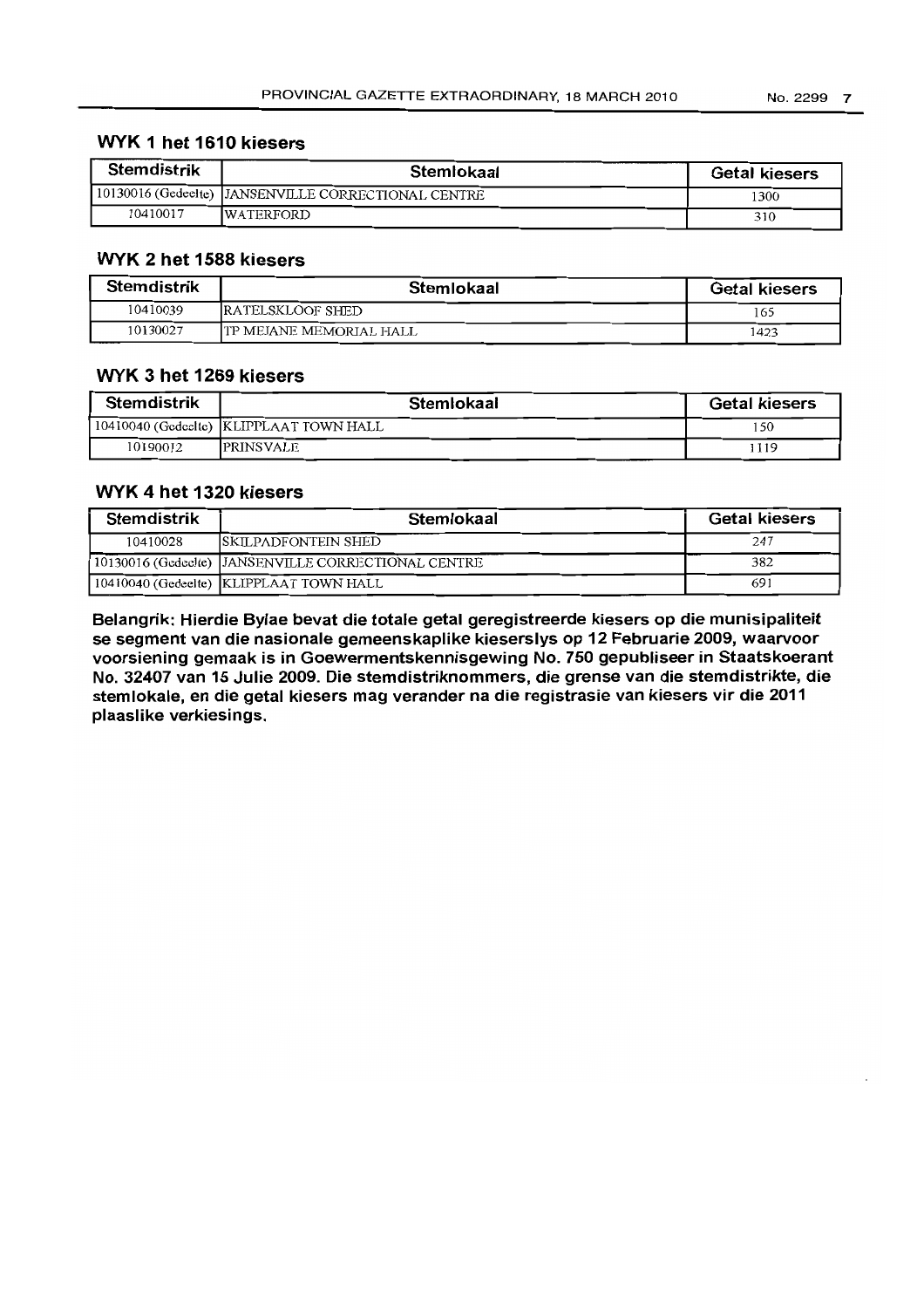#### VORMIVDB5

#### **WYKSAFBAKENING**

#### BESWAAR INGEVOLGE ITEM 5(2) VAN BYLAE 1 VAN DIE WET OP PLAASLIKE REGERING: MUNISIPALE STRUKTURE, 1998

Hiermee teken ek beswaar aan teen die afbakening van die grense van die volgende wyke.

| <b>WYK NOMMER</b> | <b>REDE/MOTIVERING</b> |  |
|-------------------|------------------------|--|
|                   |                        |  |
|                   |                        |  |
|                   |                        |  |

Ek versoek die Munisipale Afbakeningsraad om die volgende alternatiewe voorstelle te oorweeg:

| Wyk nommer | Die wyk moet bestaan uit die volgende<br>stemdistrikte: (Voorsien die<br>stemdistriknommer en die getal<br>geregistreerde kiesers as volg<br>VD1123456(1500)+VD345678(2500)=4000) | Motivering |
|------------|-----------------------------------------------------------------------------------------------------------------------------------------------------------------------------------|------------|
|            |                                                                                                                                                                                   |            |
|            |                                                                                                                                                                                   |            |
|            |                                                                                                                                                                                   |            |
|            |                                                                                                                                                                                   |            |

## Ek bevestig dat:

- die saamgevoegde stemdistrikte vonn 'n aaneenlopende wyk;
- die getal kiesers in elke wyk is binne die minimum en maksimum getal wat per wyk toegelaat word;
- die voorgestelde wyke voldoen in die algemeen aan die kriteria.

## **HANDTEKENING**

### NAAMENVAN

**DATUM**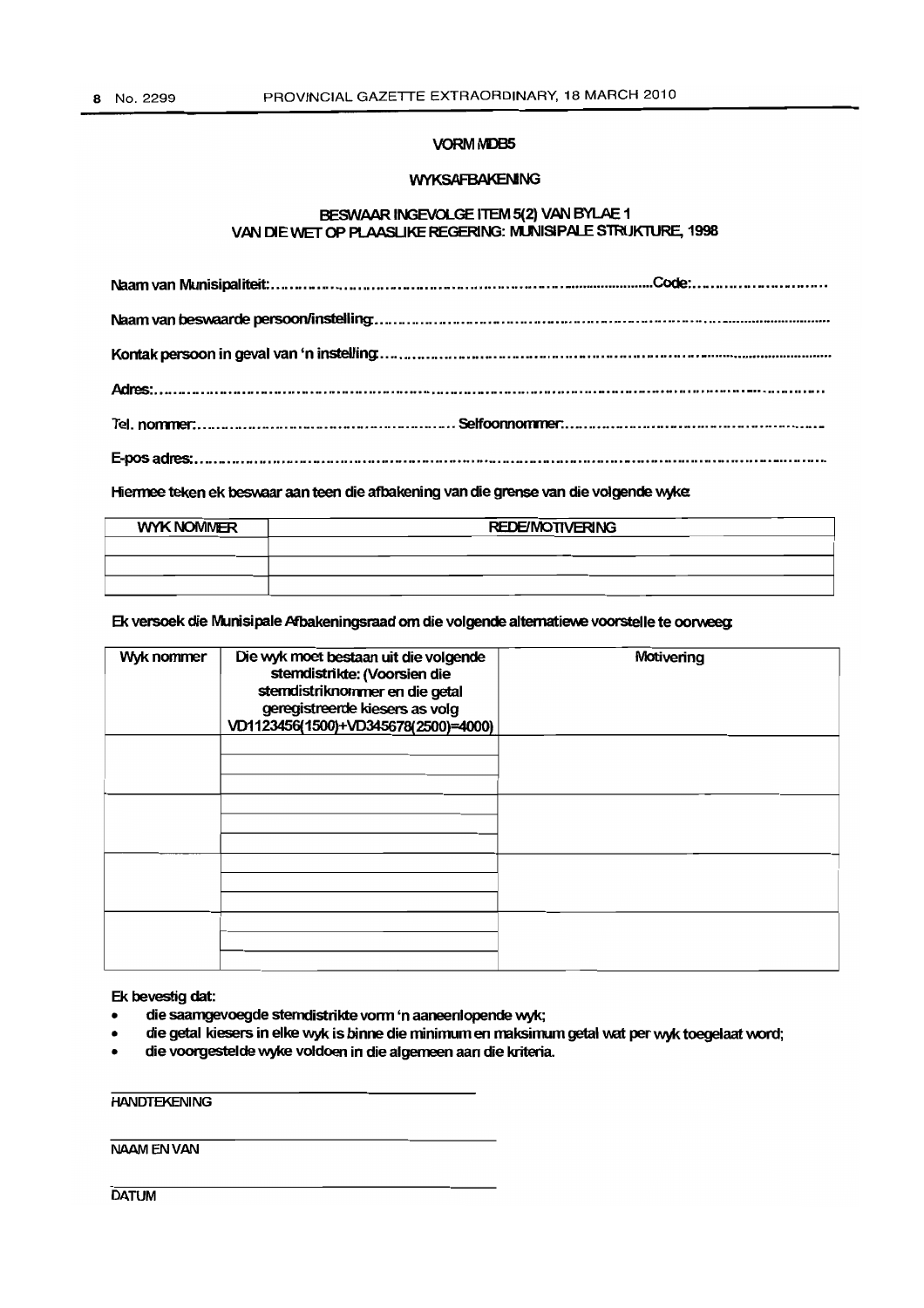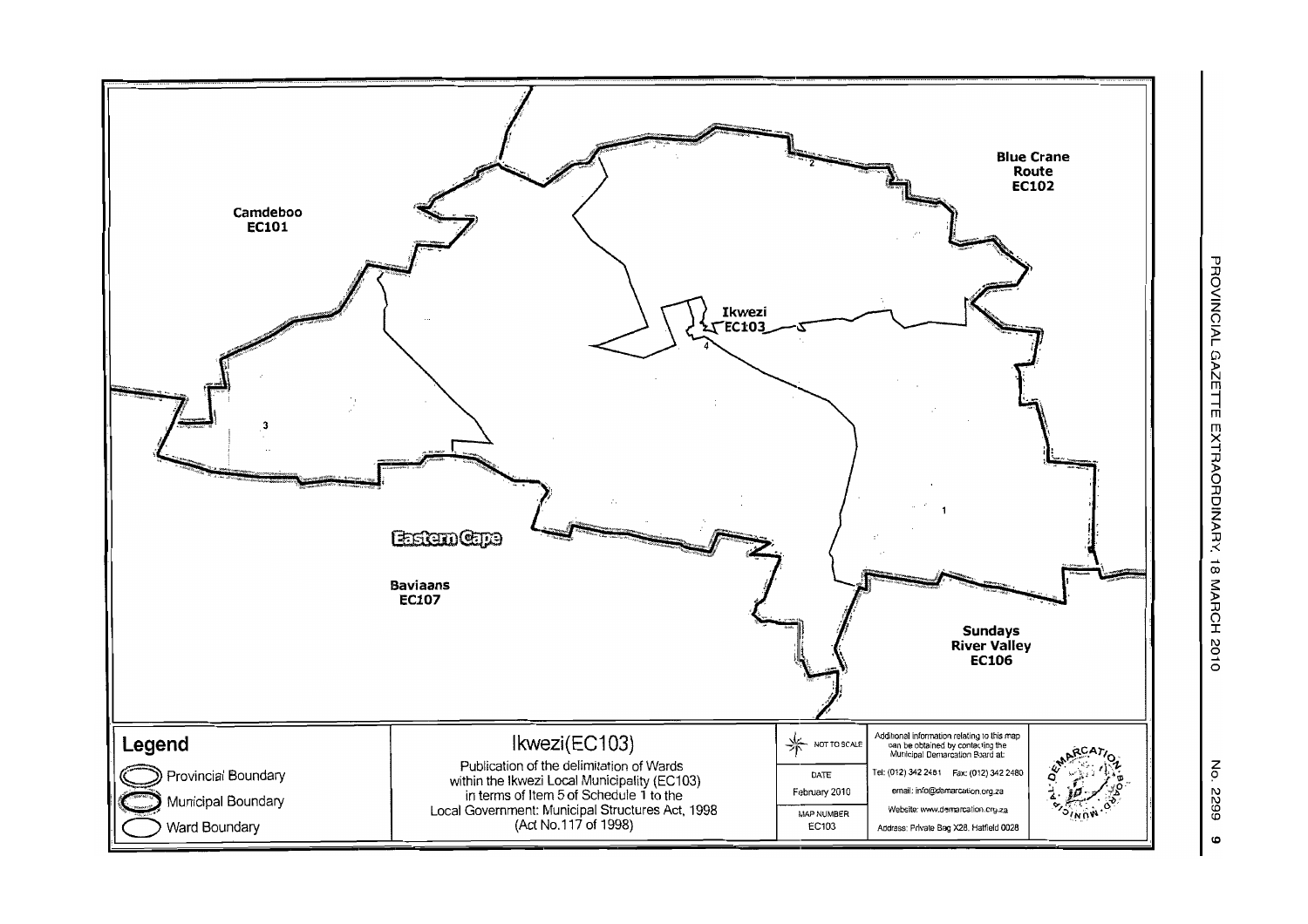

 $\vec{\circ}$ No. 6622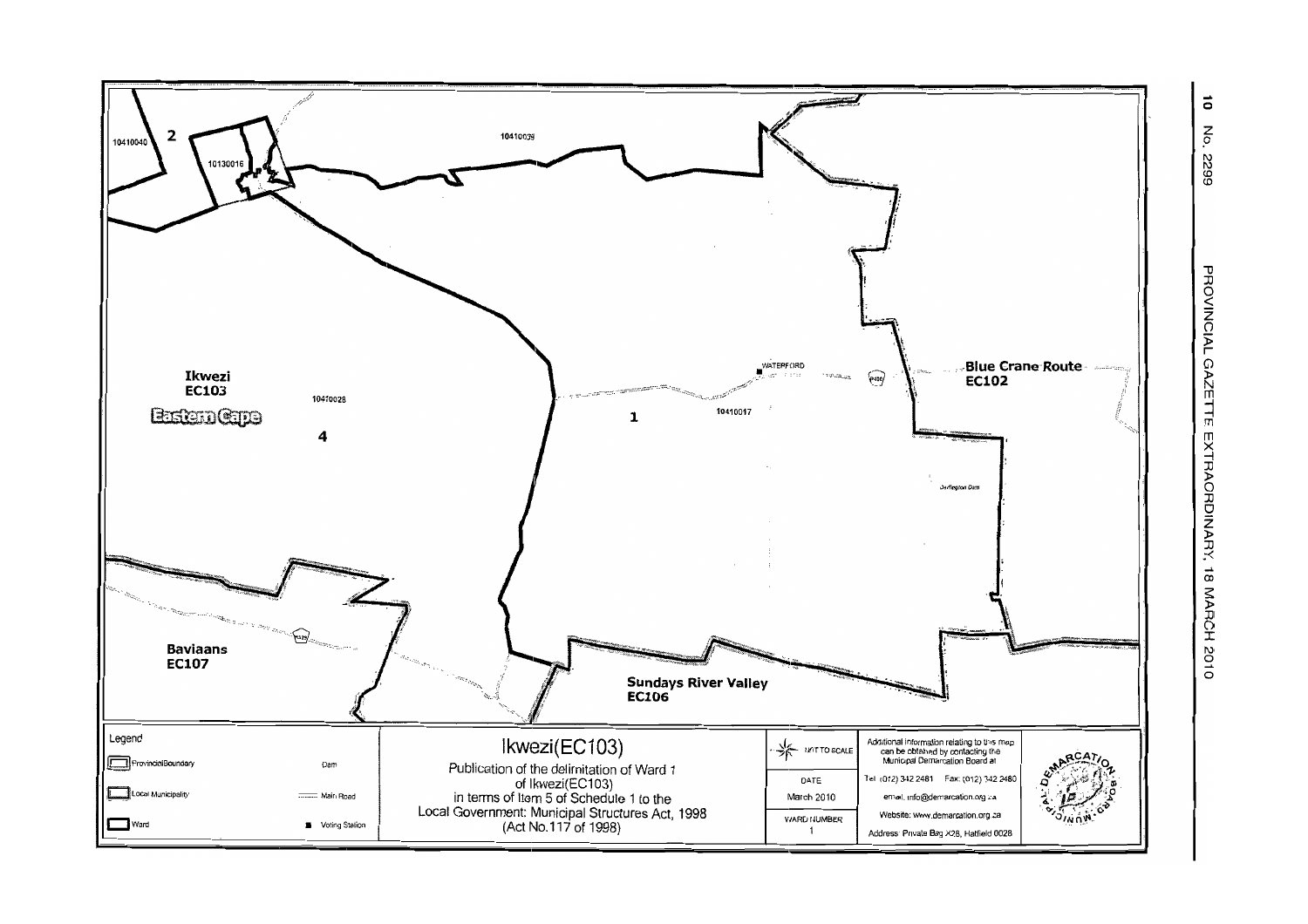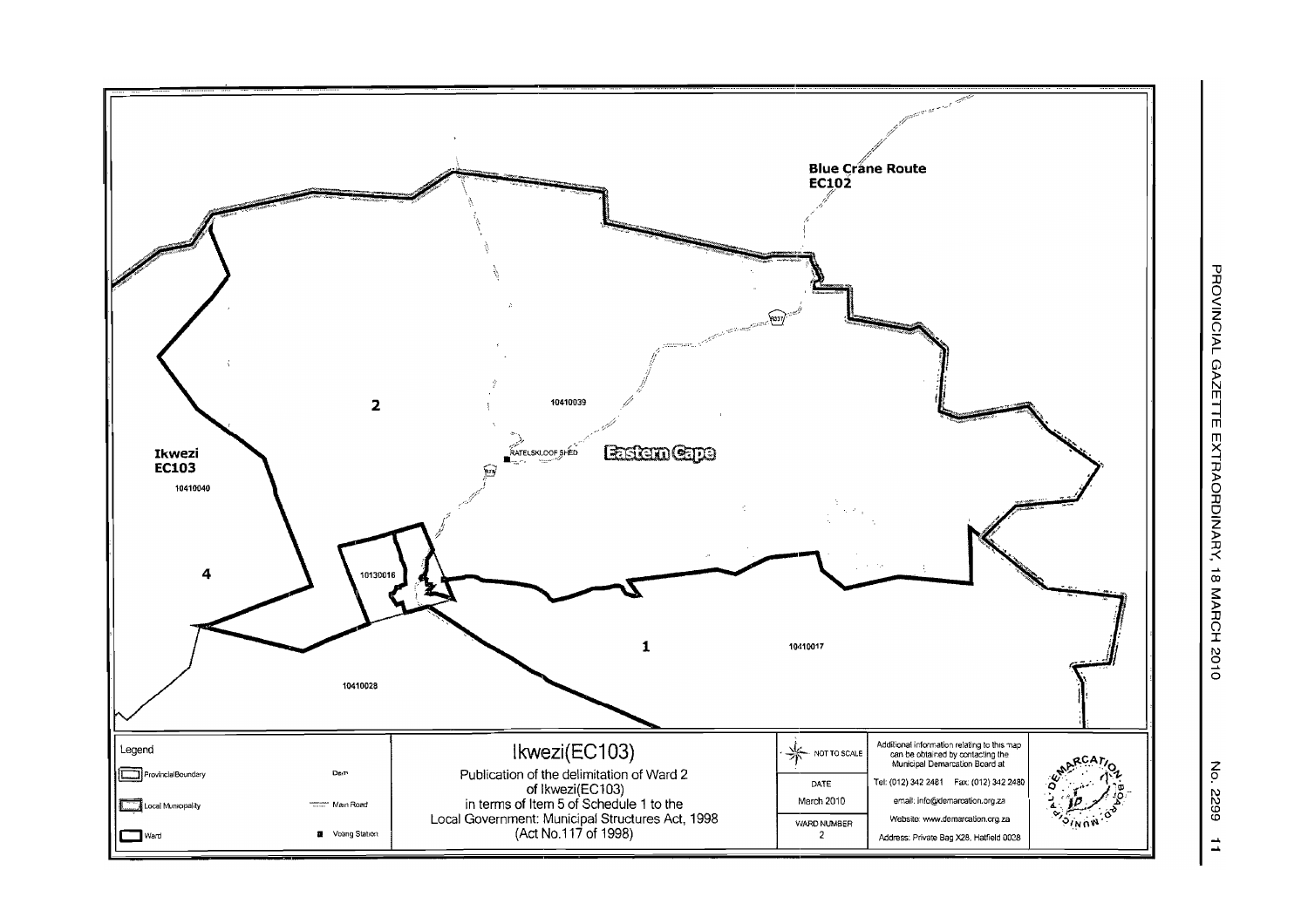